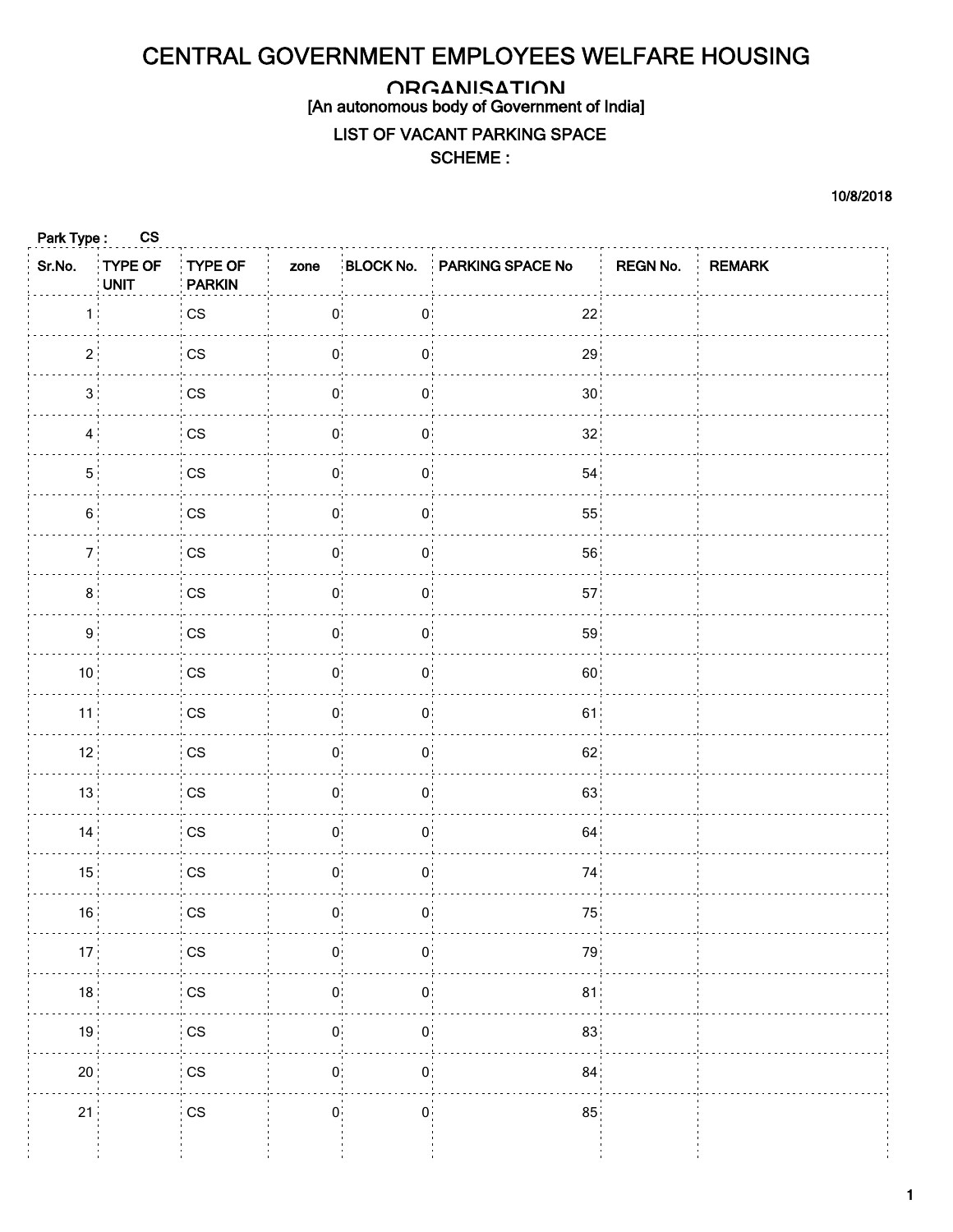| $\mathbf{0}^{\circ}$<br>22 <sup>1</sup><br>$\frac{1}{2}$ CS<br>$\mathbf{0}$<br>86 <sup>3</sup><br>$\mathbf{0}$<br>23 <sup>1</sup><br>CS<br>87 <sup>1</sup><br>$\mathbf{0}$<br>$\mathbf{0}^{\frac{1}{2}}$<br>$\overline{\text{cs}}$<br>88 <sup>1</sup><br>24<br>$\mathbf{0}$<br>$\mathbf{0}^{\cdot}$<br>89 <sup>1</sup><br>25 <sup>1</sup><br>$\mathsf{CS}\xspace$<br>$\mathbf{0}$<br>90 <sup>1</sup><br>26<br>$\mathsf{CS}\xspace$<br>$\mathbf{0}$ :<br>$\mathbf{0}$<br>$\mathbf{0}^{\mathbf{1}}$<br>91 <sup>1</sup><br>27 <sup>1</sup><br>$\mathsf{CS}\xspace$<br>$\mathbf{0}$<br>$\mathbf{0}$<br>28 <sup>1</sup><br>$\mathsf{CS}\xspace$<br>92 <sup>1</sup><br>$\mathbf{0}$<br>29 <sup>1</sup><br>$\mathsf{CS}\xspace$<br>93<br>$\mathbf{0}$<br>$\mathbf{0}$<br>$\mathbf{0}^{\circ}_1$<br>94<br>30 <sup>1</sup><br>$\mathsf{CS}\xspace$<br>$\mathbf{0}$<br>$\mathbf{0}$<br>98 <sup>1</sup><br>$\mathsf{CS}\xspace$<br>31<br>$\mathbf{0}$<br>32 <sup>1</sup><br>$\mathbf{0}^{\cdot}$<br>$\mathsf{CS}\xspace$<br>$\mathbf{0}$<br>107<br>33 <sup>1</sup><br>$\mathsf{CS}\xspace$<br>$\mathbf{0}$ :<br>108 <sup>1</sup><br>$\mathbf{0}$<br>$\mathbf{0}^{\mathbf{\cdot}}$<br>34<br>109<br>$\mathbb{C}\mathbb{S}$<br>$\mathbf{0}$<br>$\mathbf{0}^{\mathbb{I}}$<br>$\mathbb{C}\mathbb{S}$<br>35 <sup>1</sup><br>110<br>$\mathbf{0}$<br>36 <sup>3</sup><br>$\mathsf{CS}\xspace$<br>111<br>$\mathbf{0}$<br>$\mathbf{0}$<br>$\mathbf{0}^{\circ}_1$<br>37 <sup>1</sup><br>$\mathsf{CS}\xspace$<br>$\mathbf{0}$<br>112<br>$\mathbf{0}$<br>38 <sup>1</sup><br>$\mathsf{CS}\xspace$<br>$\mathbf{0}$<br>113<br>39 <sub>1</sub><br>CS<br>$\mathbf{0}$<br>$\mathbf{0}$<br>114.<br>40 <sup>1</sup><br>$\mathsf{CS}\xspace$<br>115.<br>$\mathbf{0}$ :<br>$\mathbf{0}$<br>41<br>$\mathsf{CS}\xspace$<br>$\mathbf{0}$<br>116<br>$\mathbf{0}$<br>42 <sup>1</sup><br>$\mathbb{C}\mathbb{S}$<br>$\mathbf{0}$<br>118 <sup>1</sup><br>$\mathbf{0}$<br>43 <sup>1</sup><br>$\mathsf{CS}\xspace$<br>$\mathbf{0}$<br>119<br>$\mathbf{0}$ :<br>$\mathbf{0}$<br>44 <sup>°</sup><br>$\mathsf{CS}\xspace$<br>$\mathbf{0}$<br>120<br>$\mathbf{0}^{\mathbb{I}}$<br>45 <sup>1</sup><br>$\mathbf{0}$<br>124<br>$\mathbb{C}\mathbb{S}$<br>$\mathbb{C}\mathbb{S}$<br>46<br>$\mathbf{0}$<br>127<br>$\mathbf{0}$<br>$\mathsf{CS}\xspace$<br>47<br>$\mathbf{0}$<br>128.<br>$\mathbf{0}$<br>48 <sup>1</sup><br>$\mathsf{CS}\xspace$<br>$\mathbf{0}$<br>$\mathbf{0}$ :<br>130<br>49<br>$\mathbb{C}\mathbb{S}$<br>$\mathbf{0}^{\circ}$<br>$\mathbf{0}$<br>131 |  |  |  |
|-------------------------------------------------------------------------------------------------------------------------------------------------------------------------------------------------------------------------------------------------------------------------------------------------------------------------------------------------------------------------------------------------------------------------------------------------------------------------------------------------------------------------------------------------------------------------------------------------------------------------------------------------------------------------------------------------------------------------------------------------------------------------------------------------------------------------------------------------------------------------------------------------------------------------------------------------------------------------------------------------------------------------------------------------------------------------------------------------------------------------------------------------------------------------------------------------------------------------------------------------------------------------------------------------------------------------------------------------------------------------------------------------------------------------------------------------------------------------------------------------------------------------------------------------------------------------------------------------------------------------------------------------------------------------------------------------------------------------------------------------------------------------------------------------------------------------------------------------------------------------------------------------------------------------------------------------------------------------------------------------------------------------------------------------------------------------------------------------------------------------------------------------------------------------------------------------------------------------------------------------------------------------------------------------------------------------------------------------------------------------------------------------------------------------------------------------------------------------------------------------------------------|--|--|--|
|                                                                                                                                                                                                                                                                                                                                                                                                                                                                                                                                                                                                                                                                                                                                                                                                                                                                                                                                                                                                                                                                                                                                                                                                                                                                                                                                                                                                                                                                                                                                                                                                                                                                                                                                                                                                                                                                                                                                                                                                                                                                                                                                                                                                                                                                                                                                                                                                                                                                                                                   |  |  |  |
|                                                                                                                                                                                                                                                                                                                                                                                                                                                                                                                                                                                                                                                                                                                                                                                                                                                                                                                                                                                                                                                                                                                                                                                                                                                                                                                                                                                                                                                                                                                                                                                                                                                                                                                                                                                                                                                                                                                                                                                                                                                                                                                                                                                                                                                                                                                                                                                                                                                                                                                   |  |  |  |
|                                                                                                                                                                                                                                                                                                                                                                                                                                                                                                                                                                                                                                                                                                                                                                                                                                                                                                                                                                                                                                                                                                                                                                                                                                                                                                                                                                                                                                                                                                                                                                                                                                                                                                                                                                                                                                                                                                                                                                                                                                                                                                                                                                                                                                                                                                                                                                                                                                                                                                                   |  |  |  |
|                                                                                                                                                                                                                                                                                                                                                                                                                                                                                                                                                                                                                                                                                                                                                                                                                                                                                                                                                                                                                                                                                                                                                                                                                                                                                                                                                                                                                                                                                                                                                                                                                                                                                                                                                                                                                                                                                                                                                                                                                                                                                                                                                                                                                                                                                                                                                                                                                                                                                                                   |  |  |  |
|                                                                                                                                                                                                                                                                                                                                                                                                                                                                                                                                                                                                                                                                                                                                                                                                                                                                                                                                                                                                                                                                                                                                                                                                                                                                                                                                                                                                                                                                                                                                                                                                                                                                                                                                                                                                                                                                                                                                                                                                                                                                                                                                                                                                                                                                                                                                                                                                                                                                                                                   |  |  |  |
|                                                                                                                                                                                                                                                                                                                                                                                                                                                                                                                                                                                                                                                                                                                                                                                                                                                                                                                                                                                                                                                                                                                                                                                                                                                                                                                                                                                                                                                                                                                                                                                                                                                                                                                                                                                                                                                                                                                                                                                                                                                                                                                                                                                                                                                                                                                                                                                                                                                                                                                   |  |  |  |
|                                                                                                                                                                                                                                                                                                                                                                                                                                                                                                                                                                                                                                                                                                                                                                                                                                                                                                                                                                                                                                                                                                                                                                                                                                                                                                                                                                                                                                                                                                                                                                                                                                                                                                                                                                                                                                                                                                                                                                                                                                                                                                                                                                                                                                                                                                                                                                                                                                                                                                                   |  |  |  |
|                                                                                                                                                                                                                                                                                                                                                                                                                                                                                                                                                                                                                                                                                                                                                                                                                                                                                                                                                                                                                                                                                                                                                                                                                                                                                                                                                                                                                                                                                                                                                                                                                                                                                                                                                                                                                                                                                                                                                                                                                                                                                                                                                                                                                                                                                                                                                                                                                                                                                                                   |  |  |  |
|                                                                                                                                                                                                                                                                                                                                                                                                                                                                                                                                                                                                                                                                                                                                                                                                                                                                                                                                                                                                                                                                                                                                                                                                                                                                                                                                                                                                                                                                                                                                                                                                                                                                                                                                                                                                                                                                                                                                                                                                                                                                                                                                                                                                                                                                                                                                                                                                                                                                                                                   |  |  |  |
|                                                                                                                                                                                                                                                                                                                                                                                                                                                                                                                                                                                                                                                                                                                                                                                                                                                                                                                                                                                                                                                                                                                                                                                                                                                                                                                                                                                                                                                                                                                                                                                                                                                                                                                                                                                                                                                                                                                                                                                                                                                                                                                                                                                                                                                                                                                                                                                                                                                                                                                   |  |  |  |
|                                                                                                                                                                                                                                                                                                                                                                                                                                                                                                                                                                                                                                                                                                                                                                                                                                                                                                                                                                                                                                                                                                                                                                                                                                                                                                                                                                                                                                                                                                                                                                                                                                                                                                                                                                                                                                                                                                                                                                                                                                                                                                                                                                                                                                                                                                                                                                                                                                                                                                                   |  |  |  |
|                                                                                                                                                                                                                                                                                                                                                                                                                                                                                                                                                                                                                                                                                                                                                                                                                                                                                                                                                                                                                                                                                                                                                                                                                                                                                                                                                                                                                                                                                                                                                                                                                                                                                                                                                                                                                                                                                                                                                                                                                                                                                                                                                                                                                                                                                                                                                                                                                                                                                                                   |  |  |  |
|                                                                                                                                                                                                                                                                                                                                                                                                                                                                                                                                                                                                                                                                                                                                                                                                                                                                                                                                                                                                                                                                                                                                                                                                                                                                                                                                                                                                                                                                                                                                                                                                                                                                                                                                                                                                                                                                                                                                                                                                                                                                                                                                                                                                                                                                                                                                                                                                                                                                                                                   |  |  |  |
|                                                                                                                                                                                                                                                                                                                                                                                                                                                                                                                                                                                                                                                                                                                                                                                                                                                                                                                                                                                                                                                                                                                                                                                                                                                                                                                                                                                                                                                                                                                                                                                                                                                                                                                                                                                                                                                                                                                                                                                                                                                                                                                                                                                                                                                                                                                                                                                                                                                                                                                   |  |  |  |
|                                                                                                                                                                                                                                                                                                                                                                                                                                                                                                                                                                                                                                                                                                                                                                                                                                                                                                                                                                                                                                                                                                                                                                                                                                                                                                                                                                                                                                                                                                                                                                                                                                                                                                                                                                                                                                                                                                                                                                                                                                                                                                                                                                                                                                                                                                                                                                                                                                                                                                                   |  |  |  |
|                                                                                                                                                                                                                                                                                                                                                                                                                                                                                                                                                                                                                                                                                                                                                                                                                                                                                                                                                                                                                                                                                                                                                                                                                                                                                                                                                                                                                                                                                                                                                                                                                                                                                                                                                                                                                                                                                                                                                                                                                                                                                                                                                                                                                                                                                                                                                                                                                                                                                                                   |  |  |  |
|                                                                                                                                                                                                                                                                                                                                                                                                                                                                                                                                                                                                                                                                                                                                                                                                                                                                                                                                                                                                                                                                                                                                                                                                                                                                                                                                                                                                                                                                                                                                                                                                                                                                                                                                                                                                                                                                                                                                                                                                                                                                                                                                                                                                                                                                                                                                                                                                                                                                                                                   |  |  |  |
|                                                                                                                                                                                                                                                                                                                                                                                                                                                                                                                                                                                                                                                                                                                                                                                                                                                                                                                                                                                                                                                                                                                                                                                                                                                                                                                                                                                                                                                                                                                                                                                                                                                                                                                                                                                                                                                                                                                                                                                                                                                                                                                                                                                                                                                                                                                                                                                                                                                                                                                   |  |  |  |
|                                                                                                                                                                                                                                                                                                                                                                                                                                                                                                                                                                                                                                                                                                                                                                                                                                                                                                                                                                                                                                                                                                                                                                                                                                                                                                                                                                                                                                                                                                                                                                                                                                                                                                                                                                                                                                                                                                                                                                                                                                                                                                                                                                                                                                                                                                                                                                                                                                                                                                                   |  |  |  |
|                                                                                                                                                                                                                                                                                                                                                                                                                                                                                                                                                                                                                                                                                                                                                                                                                                                                                                                                                                                                                                                                                                                                                                                                                                                                                                                                                                                                                                                                                                                                                                                                                                                                                                                                                                                                                                                                                                                                                                                                                                                                                                                                                                                                                                                                                                                                                                                                                                                                                                                   |  |  |  |
|                                                                                                                                                                                                                                                                                                                                                                                                                                                                                                                                                                                                                                                                                                                                                                                                                                                                                                                                                                                                                                                                                                                                                                                                                                                                                                                                                                                                                                                                                                                                                                                                                                                                                                                                                                                                                                                                                                                                                                                                                                                                                                                                                                                                                                                                                                                                                                                                                                                                                                                   |  |  |  |
|                                                                                                                                                                                                                                                                                                                                                                                                                                                                                                                                                                                                                                                                                                                                                                                                                                                                                                                                                                                                                                                                                                                                                                                                                                                                                                                                                                                                                                                                                                                                                                                                                                                                                                                                                                                                                                                                                                                                                                                                                                                                                                                                                                                                                                                                                                                                                                                                                                                                                                                   |  |  |  |
|                                                                                                                                                                                                                                                                                                                                                                                                                                                                                                                                                                                                                                                                                                                                                                                                                                                                                                                                                                                                                                                                                                                                                                                                                                                                                                                                                                                                                                                                                                                                                                                                                                                                                                                                                                                                                                                                                                                                                                                                                                                                                                                                                                                                                                                                                                                                                                                                                                                                                                                   |  |  |  |
|                                                                                                                                                                                                                                                                                                                                                                                                                                                                                                                                                                                                                                                                                                                                                                                                                                                                                                                                                                                                                                                                                                                                                                                                                                                                                                                                                                                                                                                                                                                                                                                                                                                                                                                                                                                                                                                                                                                                                                                                                                                                                                                                                                                                                                                                                                                                                                                                                                                                                                                   |  |  |  |
|                                                                                                                                                                                                                                                                                                                                                                                                                                                                                                                                                                                                                                                                                                                                                                                                                                                                                                                                                                                                                                                                                                                                                                                                                                                                                                                                                                                                                                                                                                                                                                                                                                                                                                                                                                                                                                                                                                                                                                                                                                                                                                                                                                                                                                                                                                                                                                                                                                                                                                                   |  |  |  |
|                                                                                                                                                                                                                                                                                                                                                                                                                                                                                                                                                                                                                                                                                                                                                                                                                                                                                                                                                                                                                                                                                                                                                                                                                                                                                                                                                                                                                                                                                                                                                                                                                                                                                                                                                                                                                                                                                                                                                                                                                                                                                                                                                                                                                                                                                                                                                                                                                                                                                                                   |  |  |  |
|                                                                                                                                                                                                                                                                                                                                                                                                                                                                                                                                                                                                                                                                                                                                                                                                                                                                                                                                                                                                                                                                                                                                                                                                                                                                                                                                                                                                                                                                                                                                                                                                                                                                                                                                                                                                                                                                                                                                                                                                                                                                                                                                                                                                                                                                                                                                                                                                                                                                                                                   |  |  |  |
|                                                                                                                                                                                                                                                                                                                                                                                                                                                                                                                                                                                                                                                                                                                                                                                                                                                                                                                                                                                                                                                                                                                                                                                                                                                                                                                                                                                                                                                                                                                                                                                                                                                                                                                                                                                                                                                                                                                                                                                                                                                                                                                                                                                                                                                                                                                                                                                                                                                                                                                   |  |  |  |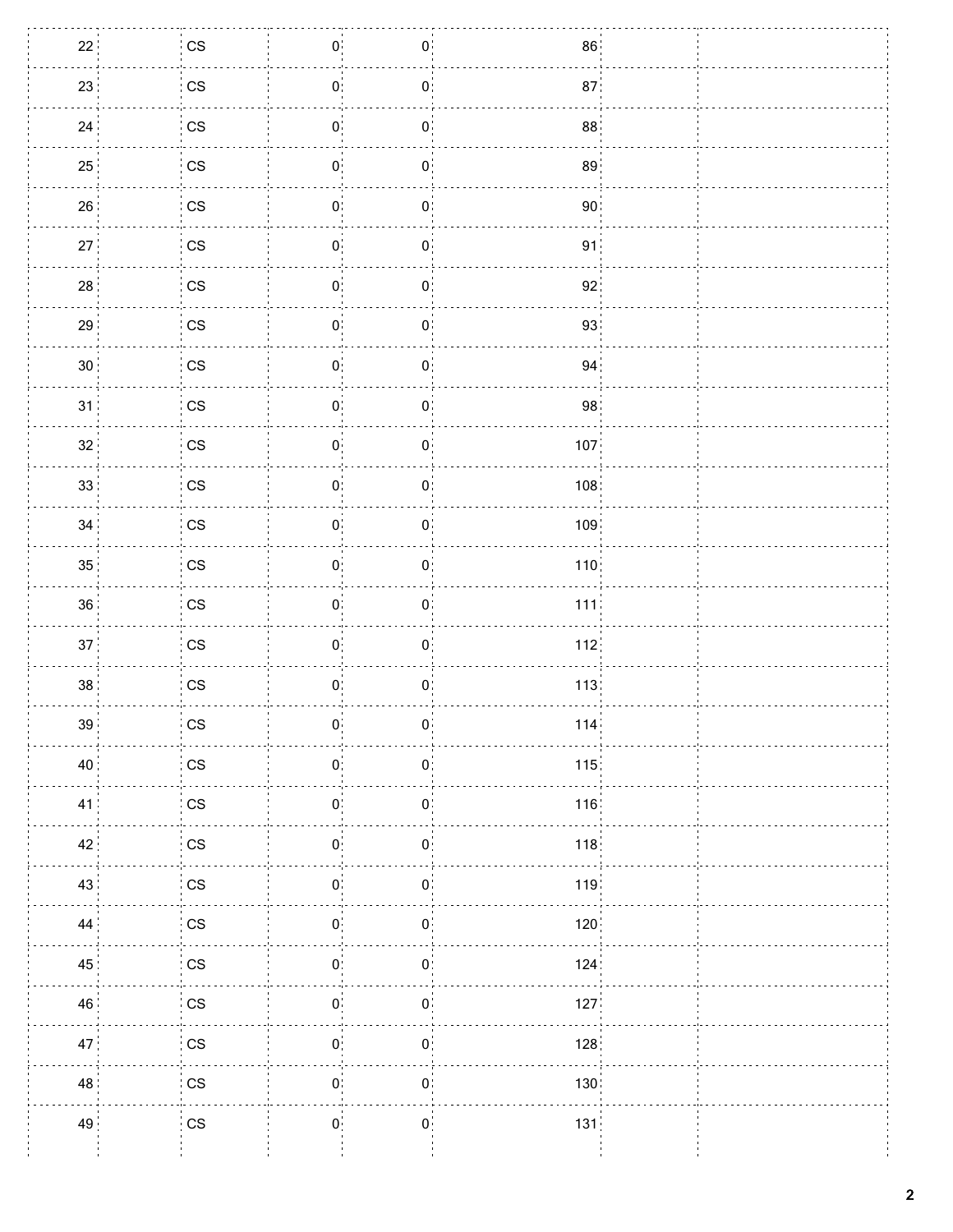| 50              | $\cos$                 | $\mathbf{0}^{\circ}_1$        | $\mathbf{0}$     | 136              |  |
|-----------------|------------------------|-------------------------------|------------------|------------------|--|
| 51              | $\mathsf{CS}\xspace$   | $\mathbf{0}^{\mathbb{I}}$     | $\mathbf{0}$     | 137.             |  |
| 52 <sup>1</sup> | $\mathbb{C}\mathbb{S}$ | $\mathbf{0}^{\mathbf{\cdot}}$ | $\mathbf{0}$     | 138              |  |
| 53 <sup>1</sup> | $\mathbb{C}\mathbb{S}$ | $\mathbf{0}^{\cdot}_{\cdot}$  | $\mathbf{0}$     | 139 <sub>1</sub> |  |
| 54              | $\mathbb{C}\mathbb{S}$ | $\mathbf{0}$                  | $\mathbf{0}$     | 140              |  |
| 55 <sup>1</sup> | $\mathbb{C}\mathbb{S}$ | $\mathbf{0}^{\circ}$          | $\mathbf{0}$     | 141              |  |
| 56              | $\mathbb{C}\mathbb{S}$ | $\mathbf{0}$                  | $\mathbf{0}$     | 142              |  |
| 57 <sup>3</sup> | $\mathsf{CS}\xspace$   | $\mathbf{0}^{\circ}_{\cdot}$  | $\mathbf{0}$     | 143              |  |
| 58 <sup>1</sup> | $\mathsf{CS}\xspace$   | $\mathbf{0}^{\cdot}$          | $\mathbf{0}$     | 144              |  |
| 59 <sup>1</sup> | $\mathbb{C}\mathbb{S}$ | $\mathbf{0}$                  | $\mathbf{0}$     | 145              |  |
| 60 <sup>1</sup> | $\mathbb{C}\mathbb{S}$ | $\mathbf{0}^{\circ}$          | $\mathbf{0}$     | 160              |  |
| 61              | $\mathbb{C}\mathbb{S}$ | $\mathbf{0}$                  | $\overline{0}$ : | 161:             |  |
| 62              | $\mathsf{CS}\xspace$   | $\mathbf{0}$                  | $\mathbf{0}$     | 162              |  |
| 63              | $\mathbb{C}\mathbb{S}$ | $\mathbf{0}$                  | $\mathbf{0}$     | 163.             |  |
| 64              | $\mathbb{C}\mathbb{S}$ | $\mathbf{0}$                  | $\mathbf{0}$     | 164              |  |
| 65 <sup>1</sup> | $\mathsf{CS}\xspace$   | $\mathbf{0}^{\cdot}_{\cdot}$  | $\mathbf{0}$     | 165              |  |
| 66              | $\mathbb{C}\mathbb{S}$ | $\mathbf{0}$                  | $\mathbf{0}$     | 166              |  |
| 67 <sup>1</sup> | $\mathbb{C}\mathbb{S}$ | $\mathbf{0}^{\frac{1}{2}}$    | 0                | 167              |  |
| 68              | $\mathbb{C}\mathbb{S}$ | $\mathbf{0}$                  | $\mathbf{0}$     | 168.             |  |
| 69              | $\mathbb{C}\mathbb{S}$ | $\mathbf{0}$                  | $0$ :            | 169              |  |
| 70 <sub>1</sub> | $\mathbb{C}\mathbb{S}$ | $\mathbf{0}$                  | $\mathbf{0}$     | 170 <sub>1</sub> |  |
| 71              | $\mathbb{C}\mathbb{S}$ | 0                             | $\mathbf{0}$     | 171              |  |
| 72              | $\mathbb{C}\mathbb{S}$ | $\mathbf{0}$                  | $\mathbf{0}$     | 172              |  |
| 73.             | $\mathbb{C}\mathbb{S}$ | 0 <sup>1</sup>                | $\mathbf{0}$     | 173.             |  |
| 74              | $\mathbb{C}\mathbb{S}$ | $\mathbf{0}$                  | $\mathbf{0}$     | 174              |  |
| 75              | $\mathbb{C}\mathbb{S}$ | $\mathbf{0}$                  | $\mathbf{0}$     | 175              |  |
| 76 <sup>1</sup> | $\mathbb{C}\mathbb{S}$ | $\mathbf{0}$                  | 0:               | 176              |  |
| 77 <sub>1</sub> | $\mathbb{C}\mathbb{S}$ | $\mathbf{0}$                  | $\mathbf{0}$     | 177 <sub>1</sub> |  |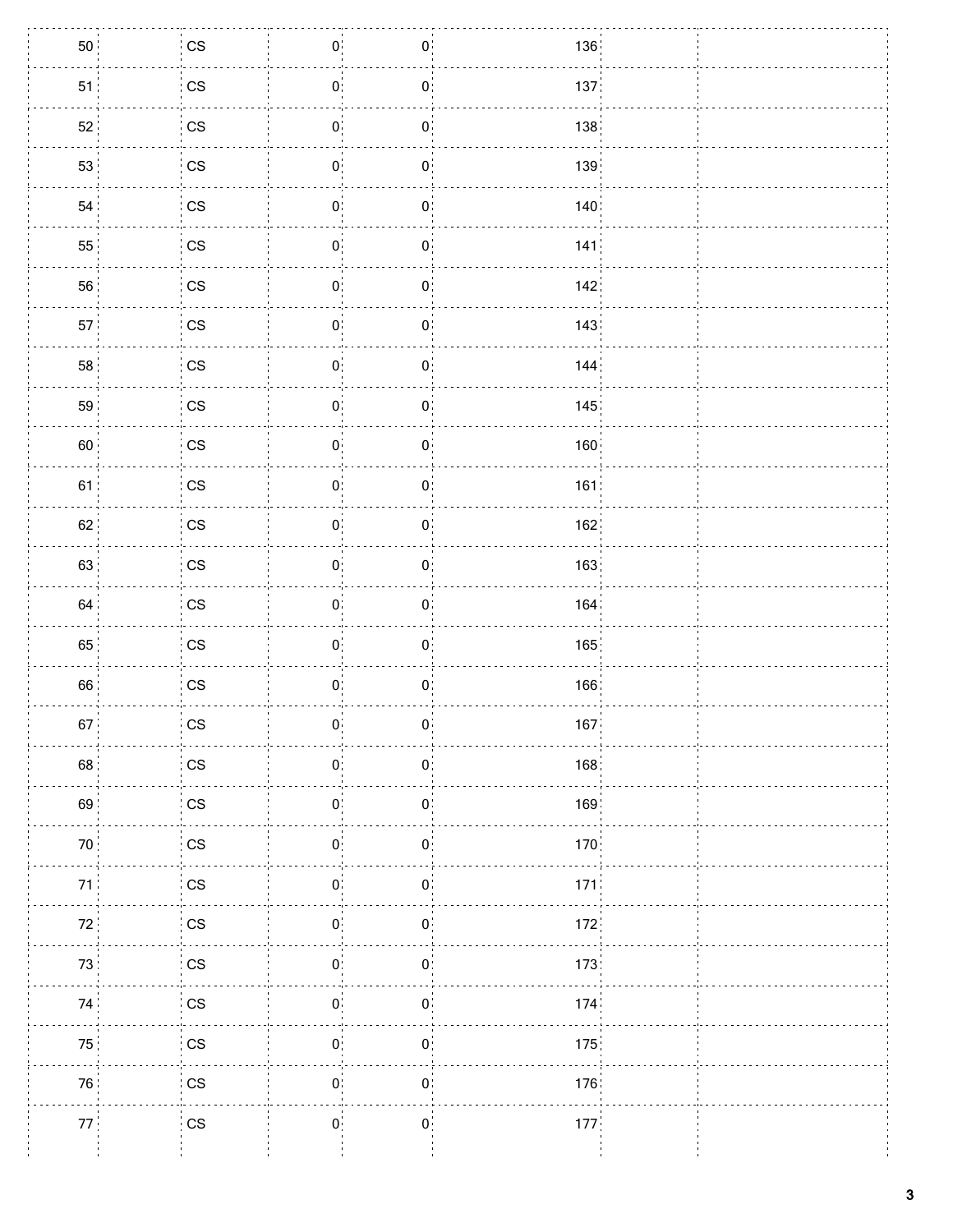| 78 <sup>1</sup> | $\frac{1}{2}$ CS       | $\mathbf{0}$                 | $\mathbf{0}^+$             | 180              |  |
|-----------------|------------------------|------------------------------|----------------------------|------------------|--|
| 79 <sup>1</sup> | $\mathsf{CS}\xspace$   | 0 <sup>1</sup>               | $\mathbf{0}$ :             | 181              |  |
| 80 <sub>1</sub> | $\mathsf{CS}\xspace$   | $\overline{0}$               | $\mathbf{0}$               | 185              |  |
| 81              | $\mathsf{CS}\xspace$   | $\mathbf{0}$ :               | $\mathbf{0}$ :             | 186              |  |
| 82:             | $\mathsf{CS}\xspace$   | $0$ :                        | $\mathbf{0}$               | 187.             |  |
| 83 <sup>3</sup> | $\mathsf{CS}\xspace$   | $\mathbf{0}$                 | $\mathbf{0}$               | 188              |  |
| 84 <sup>1</sup> | $\mathsf{CS}\xspace$   | 0 <sup>1</sup>               | $\mathbf{0}$               | 189 <sup>1</sup> |  |
| 85 <sup>3</sup> | $\mathsf{CS}\xspace$   | $\mathbf{0}$                 | $\mathbf{0}^{\pm}_{\pm}$   | 190              |  |
| 86 <sup>1</sup> | $\mathsf{CS}\xspace$   | 0 <sup>1</sup>               | $\mathbf{0}$               | 191              |  |
| 87 <sup>1</sup> | $\mathsf{CS}\xspace$   | 0 <sup>1</sup>               | $\mathbf{0}^{\frac{1}{2}}$ | 192              |  |
| 88 <sup>1</sup> | $\mathbb{C}\mathbb{S}$ | $\mathbf{0}$                 | $\mathbf{0}^{\circ}$       | 193              |  |
| 89 <sup>1</sup> | $\mathsf{CS}\xspace$   | $\mathbf{0}$ :               | $\mathbf{0}$               | 194.             |  |
| 90 <sup>1</sup> | $\mathsf{CS}\xspace$   | $\mathbf{0}$                 | $\mathbf{0}$               | 195              |  |
| 91 <sup>1</sup> | $\mathsf{CS}\xspace$   | $\mathbf{0}$ :               | $\mathbf{0}$               | 196              |  |
| 92              | $\mathsf{CS}\xspace$   | $\mathbf{0}$                 | $\mathbf{0}$               | 197              |  |
| 93 <sup>1</sup> | $\mathsf{CS}\xspace$   | $\mathbf{0}^{\circ}_{\cdot}$ | $\mathbf{0}$               | 198              |  |
| 94              | $\mathsf{CS}\xspace$   | 0 <sup>1</sup>               | $\mathbf{0}$ :             | 199              |  |
| 95 <sup>1</sup> | CS                     | $\mathbf{0}^{\frac{1}{2}}$   | $\mathbf{0}$               | 200              |  |
| 96              | $\mathsf{CS}\xspace$   | $\mathbf{0}$ :               | $\mathbf{0}$ :             | 201              |  |
| 97 <sup>3</sup> | $\mathsf{CS}\xspace$   | $\mathbf{0}$                 | $\mathbf{0}$               | 202              |  |
| 98 <sup>1</sup> | $\mathbb{C}\mathbb{S}$ | $\mathbf{0}$                 | $\mathbf{0}$ :             | 203              |  |
| 99 <sub>1</sub> | $\mathbb{C}\mathbb{S}$ | $\mathbf{0}$                 | $\mathbf{0}$               | 204              |  |
| 100             | $\mathsf{CS}\xspace$   | $\mathbf{0}$                 | $\mathbf{0}$               | 205              |  |
| 101             | $\mathsf{CS}\xspace$   | 0 <sup>1</sup>               | $\mathbf{0}$               | 206              |  |
| 102             | $\mathbb{C}\mathbb{S}$ | $\mathbf{0}$                 | $\mathbf{0}$ :             | 207              |  |
| 103             | $\mathbb{C}\mathbb{S}$ | $\mathbf{0}$                 | $\mathbf{0}$               | 210              |  |
| 104             | $\mathsf{CS}\xspace$   | $\mathbf{0}$                 | $\mathbf{0}$ :             | 211:             |  |
| 105             | $\mathsf{CS}\xspace$   | $\mathbf{0}^{\circ}$         | $\mathbf{0}^{\circ}$       | 212              |  |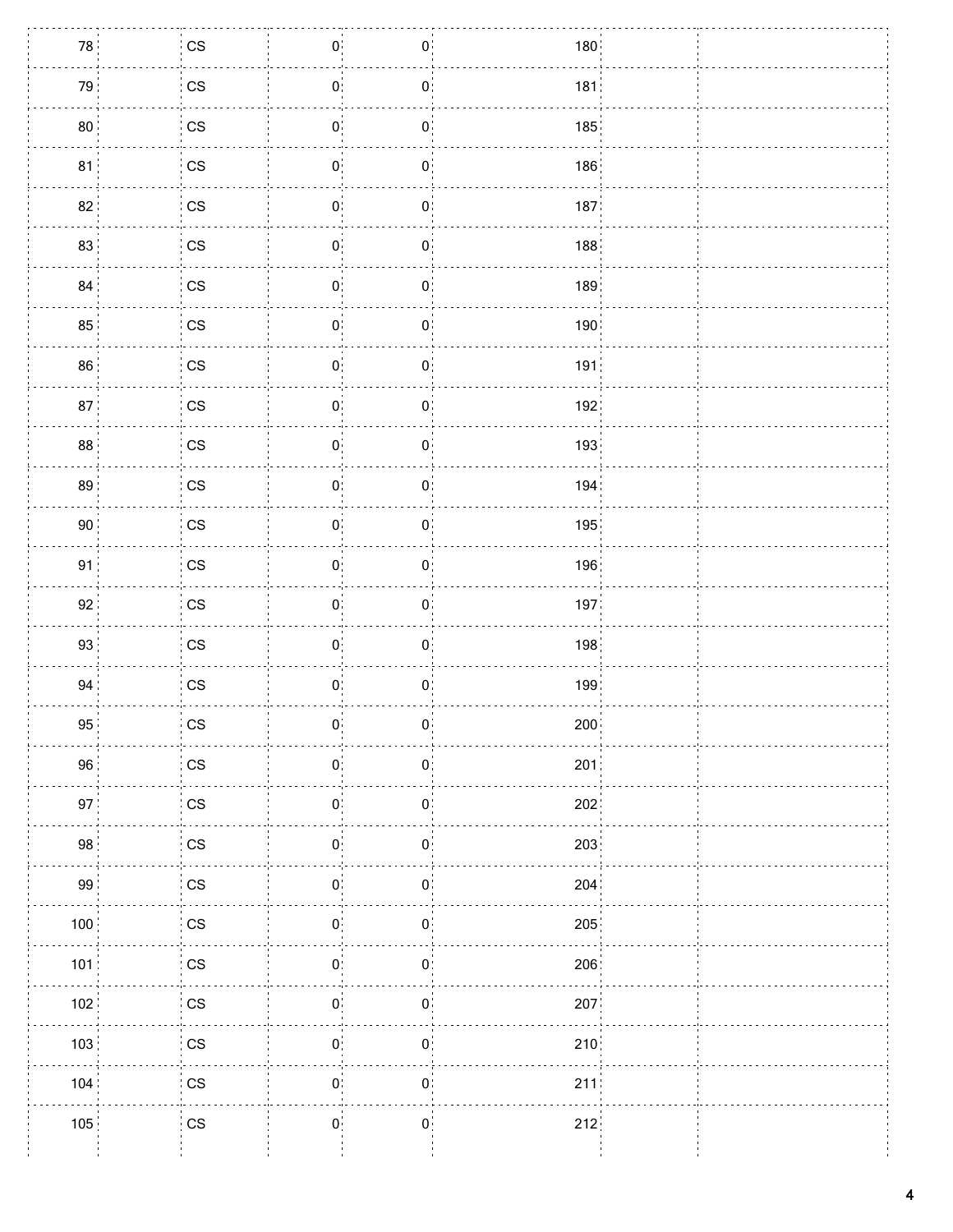| 106              | $\mathsf{CS}\xspace$   | $\mathbf{0}$   | $\mathbf{0}$   | 213  |  |
|------------------|------------------------|----------------|----------------|------|--|
| 107 <sub>1</sub> | $\mathsf{CS}\xspace$   | 0 <sup>1</sup> | $0$ :          | 214  |  |
| 108              | $\mathsf{CS}\xspace$   | 0 <sup>1</sup> | $\mathbf{0}$   | 215  |  |
| 109              | $\mathbb{C}\mathbb{S}$ | $\mathbf{0}$   | $\mathbf{0}$   | 217  |  |
| 110:             | $\mathbb{C}\mathbb{S}$ | 0 <sup>1</sup> | $\mathbf{0}$ : | 218. |  |
| 111              | $\mathsf{CS}\xspace$   | $\mathbf{0}$   | $\mathbf{0}$   | 219  |  |
| 112:             | $\mathsf{CS}\xspace$   | $\mathbf{0}$   | $\mathbf{0}$   | 220  |  |
| 113              | $\mathbb{C}\mathbb{S}$ | $0^{\circ}$    | $\mathbf{0}$   | 224  |  |
| 114              | $\mathsf{CS}\xspace$   | $\mathbf{0}$ : | $\mathbf{0}$   | 225  |  |
| 115              | $\mathbb{C}\mathbb{S}$ | 0 <sup>1</sup> | $\mathbf{0}$ : | 226  |  |
| 116              | $\mathbb{C}\mathbb{S}$ | $\mathbf{0}$   | $\mathbf{0}$   | 227  |  |
| 117:             | $\mathbb{C}\mathbb{S}$ | $\mathbf{0}$   | $\mathbf{0}$ : | 228  |  |
| 118              | $\mathbb{C}\mathbb{S}$ | $\mathbf{0}$   | $\mathbf{0}$   | 231  |  |
| 119:             | $\mathbb{C}\mathbb{S}$ | $\mathbf{0}$   | $\mathbf{0}$   | 240: |  |
| 120              | $\mathbb{C}\mathbb{S}$ | $\mathbf{0}$   | $\mathbf{0}$   | 246  |  |
| 121              | $\mathbb{C}\mathbb{S}$ | $\mathbf{0}$   | $\mathbf{0}$   | 247  |  |
| 122              | $\mathbb{C}\mathbb{S}$ | $0$ :          | $\mathbf{0}$ : | 248  |  |
| 123              | $\cos$                 | $\overline{0}$ | $\mathbf{0}$   | 249  |  |
| 124              | $\mathbb{C}\mathbb{S}$ | $\mathbf{0}$ : | $\mathbf{0}$ : | 250  |  |
| 125              | $\mathbb{C}\mathbb{S}$ | $\mathbf{0}$   | $\mathbf{0}$   | 251  |  |
| 126              | $\mathbb{C}\mathbb{S}$ | $\mathbf{0}$   | $\mathbf{0}$   | 252  |  |
| 127              | $\mathbb{C}\mathbb{S}$ | $0$ :          | $\mathbf{0}$ : | 253  |  |
| 128              | $\mathbb{C}\mathbb{S}$ | $\mathbf{0}$   | $\mathbf{0}$   | 254  |  |
| 129:             | $\mathbb{C}\mathbb{S}$ | 0 <sup>1</sup> | $\mathbf{0}$   | 255: |  |
| 130              | $\mathbb{C}\mathbb{S}$ | $\mathbf{0}$   | $\mathbf{0}$   | 256  |  |
| 131.             | $\mathbb{C}\mathbb{S}$ | $\mathbf{0}$   | $\mathbf{0}$   | 257  |  |
| 132:             | $\mathbb{C}\mathbb{S}$ | $\mathbf{0}$   | $\mathbf{0}$ : | 258  |  |
| 133              | $\mathbb{C}\mathbb{S}$ | $\mathbf{0}$   | $\mathbf{0}$   | 259  |  |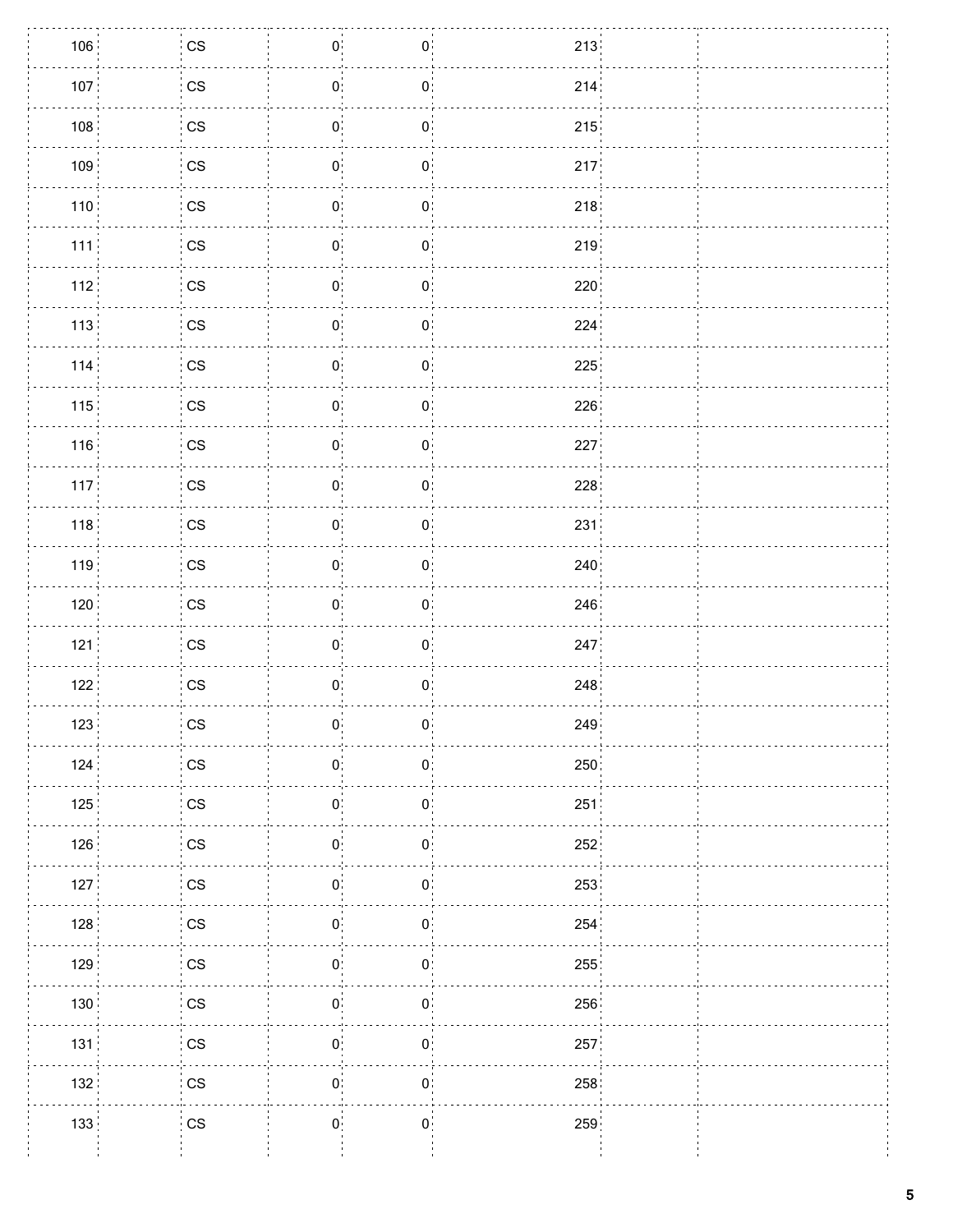| 134              | $\overline{\phantom{a}}$ CS | $\mathbf{0}$                  | $\mathbf{0}$   | 265  |  |
|------------------|-----------------------------|-------------------------------|----------------|------|--|
| 135:             | $\mathsf{CS}\xspace$        | $\mathbf{0}$ :                | $0$ :          | 266  |  |
| 136              | $\mathsf{CS}\xspace$        | 0 <sup>1</sup>                | $\mathbf{0}$ : | 267  |  |
| 137 <sub>1</sub> | $\mathbb{C}\mathbb{S}$      | $\mathbf{0}$                  | $\mathbf{0}$   | 268  |  |
| 138:             | $\mathbb{C}\mathbb{S}$      | $\mathbf{0}$                  | $\mathbf{0}$ : | 269  |  |
| 139 <sup>1</sup> | $\mathsf{CS}\xspace$        | $\mathbf{0}^{\circ}$          | $\mathbf{0}$   | 270  |  |
| 140              | $\mathsf{CS}\xspace$        | $\mathbf{0}$                  | $\mathbf{0}$   | 271. |  |
| 141              | $\mathbb{C}\mathbb{S}$      | $\mathbf{0}$                  | $\mathbf{0}$   | 272  |  |
| 142              | $\mathsf{CS}\xspace$        | $\mathbf{0}$ :                | $\mathbf{0}$   | 281  |  |
| 143              | $\mathsf{CS}\xspace$        | 0 <sup>1</sup>                | $\mathbf{0}$ : | 282  |  |
| 144.             | $\mathbb{C}\mathbb{S}$      | $\mathbf{0}$                  | $\mathbf{0}$   | 283  |  |
| 145              | $\mathbb{C}\mathbb{S}$      | $\mathbf{0}$                  | $\mathbf{0}$   | 285  |  |
| 146              | $\mathbb{C}\mathbb{S}$      | $\mathbf{0}$                  | $\mathbf{0}$   | 304  |  |
| 147.             | $\mathbb{C}\mathbb{S}$      | $\mathbf{0}$                  | $\mathbf{0}$   | 308  |  |
| 148              | $\mathbb{C}\mathbb{S}$      | $\mathbf{0}$                  | $\mathbf{0}$   | 310  |  |
| 149              | $\mathsf{CS}\xspace$        | $\mathbf{0}$                  | $\mathbf{0}$   | 311  |  |
| 150              | $\mathsf{CS}\xspace$        | 0 <sup>1</sup>                | $\mathbf{0}$ : | 312. |  |
| 151              | $\mathsf{CS}\phantom{0}$    | $\overline{0}$                | $\overline{0}$ | 313  |  |
| 152:             | $\mathbb{C}\mathbb{S}$      | $\mathbf{0}$ :                | $\mathbf{0}$   | 314. |  |
| 153              | $\mathsf{CS}\xspace$        | $\mathbf{0}$                  | $\mathbf{0}$   | 315  |  |
| 154              | $\mathbb{C}\mathbb{S}$      | $\mathbf{0}$                  | $\mathbf{0}$   | 320  |  |
| 155              | $\mathbb{C}\mathbb{S}$      | $\mathbf{0}$                  | $\mathbf{0}$   | 321  |  |
| 156              | $\mathbb{C}\mathbb{S}$      | $\mathbf{0}$                  | $\mathbf{0}$   | 322  |  |
| 157:             | $\mathbb{C}\mathbb{S}$      | $\mathbf{0}$                  | $\mathbf{0}$   | 323: |  |
| 158              | $\mathbb{C}\mathbb{S}$      | $\mathbf{0}^{\mathbf{\cdot}}$ | $\mathbf{0}$   | 324  |  |
| 159              | $\mathbb{C}\mathbb{S}$      | $\mathbf{0}$                  | $\mathbf{0}$   | 325  |  |
| 160              | $\mathbb{C}\mathbb{S}$      | $\mathbf{0}$                  | $\mathbf{0}$   | 326  |  |
| 161              | $\mathbb{C}\mathbb{S}$      | $\mathbf{0}^{\circ}$          | $\mathbf{0}^+$ | 330  |  |